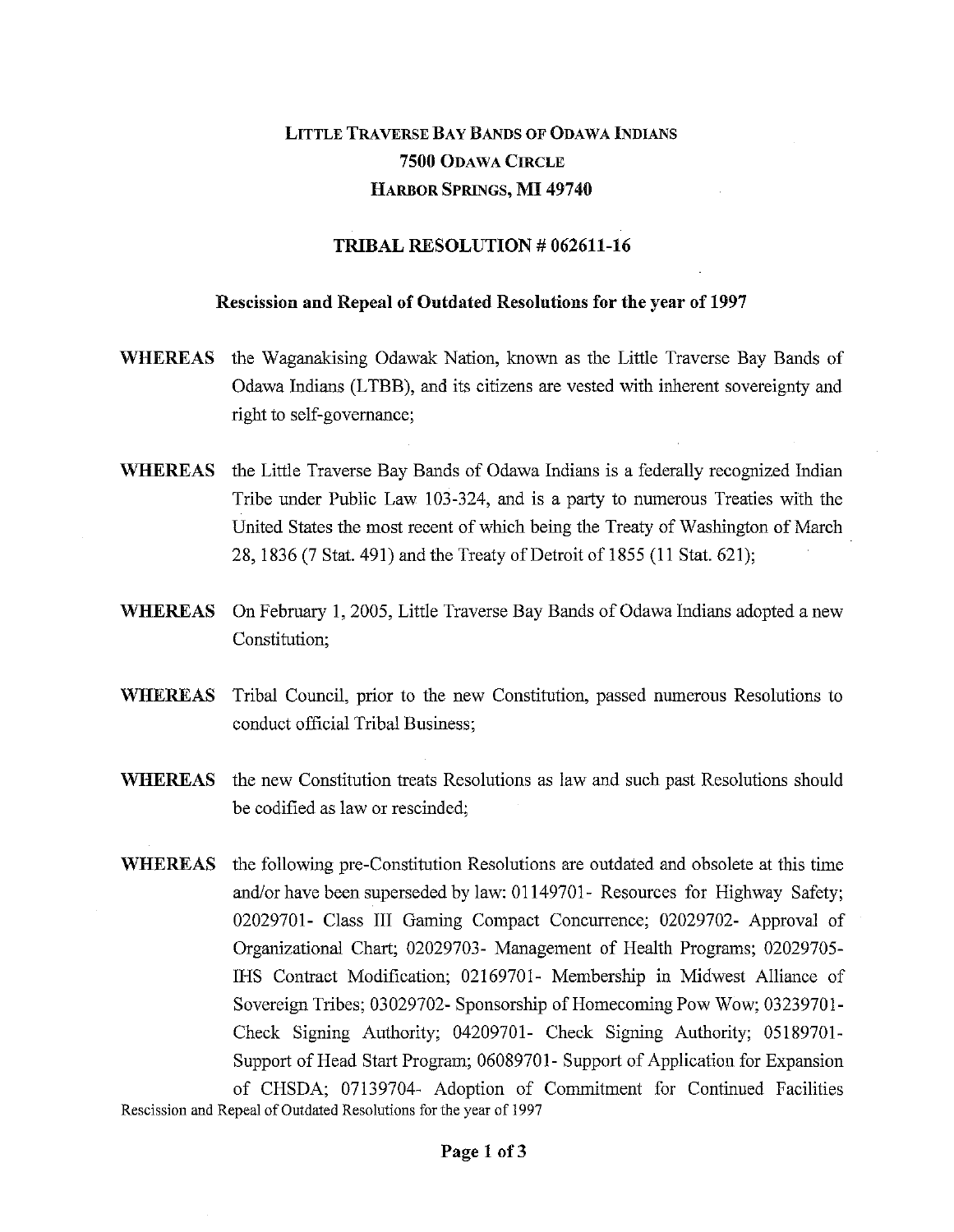Maintenance; 07139705- Commitment for Programmatic Use of Facility; 08179701- *U.S. v. Michigan* Intervention Authorization; 09149701- Tribally Designated Housing Entity; 09149702- Check Signing Authority; 09149704- Native American Fish and Wildlife Society; 10129701- License for Use of Tribal Logo; 10129702- Expansion of CHSDA; 10269702- Enactment of Liquor Control Statute; 11099702- Approval of Inter-Tribal Agreement; 11179701- NCAI Delegates; 112397- Amendment to Personnel Policies; 11239701- Attorney Fee Request; 11239702- Lease Authorization; 12079701- Litigation Support Request; 12229701- Funding of Tribal Operations and Programs.

THEREFORE, BE IT RESOLVED that the following Resolutions are rescinded and repealed in their entirety and are void and of no effect: 01149701- Resources for Highway Safety; 02029701- Class III Gaming Compact Concurrence; 02029702- Approval of Organizational Chart; 02029703- Management of Health Programs; 02029705- IHS Contract Modification; 02169701- Membership in Midwest Alliance of Sovereign Tribes; 03029702- Sponsorship of Homecoming Pow Wow; 03239701- Check Signing Authority; 04209701- Check Signing Authority; 05189701- Support of Head Start Program; 06089701- Support of Application for Expansion of CHSDA; 07139704- Adoption of Commitment for Continued Facilities Maintenance; 07139705- Commitment for Programmatic Use of Facility; 08179701- *U.S* v. *Michigan* Intervention Authorization; 09149701- Tribally Designated Housing Entity; 09149702- Check Signing Authority; 09149704- Native American Fish and Wildlife Society; 10129701- License for Use of Tribal Logo; 10129702- Expansion of CHSDA; 10269702- Enactment of Liquor Control Statute; 11099702- Approval of Inter-Tribal Agreement; 11179701- NCAI Delegates; 112397- Amendment to Personnel Policies; 11239701- Attorney Fee Request; 11239702- Lease Authorization; 12079701- Litigation Support Request; 12229701- Funding of Tribal Operations and Programs.

Rescission and Repeal of Outdated Resolutions for the year of 1997